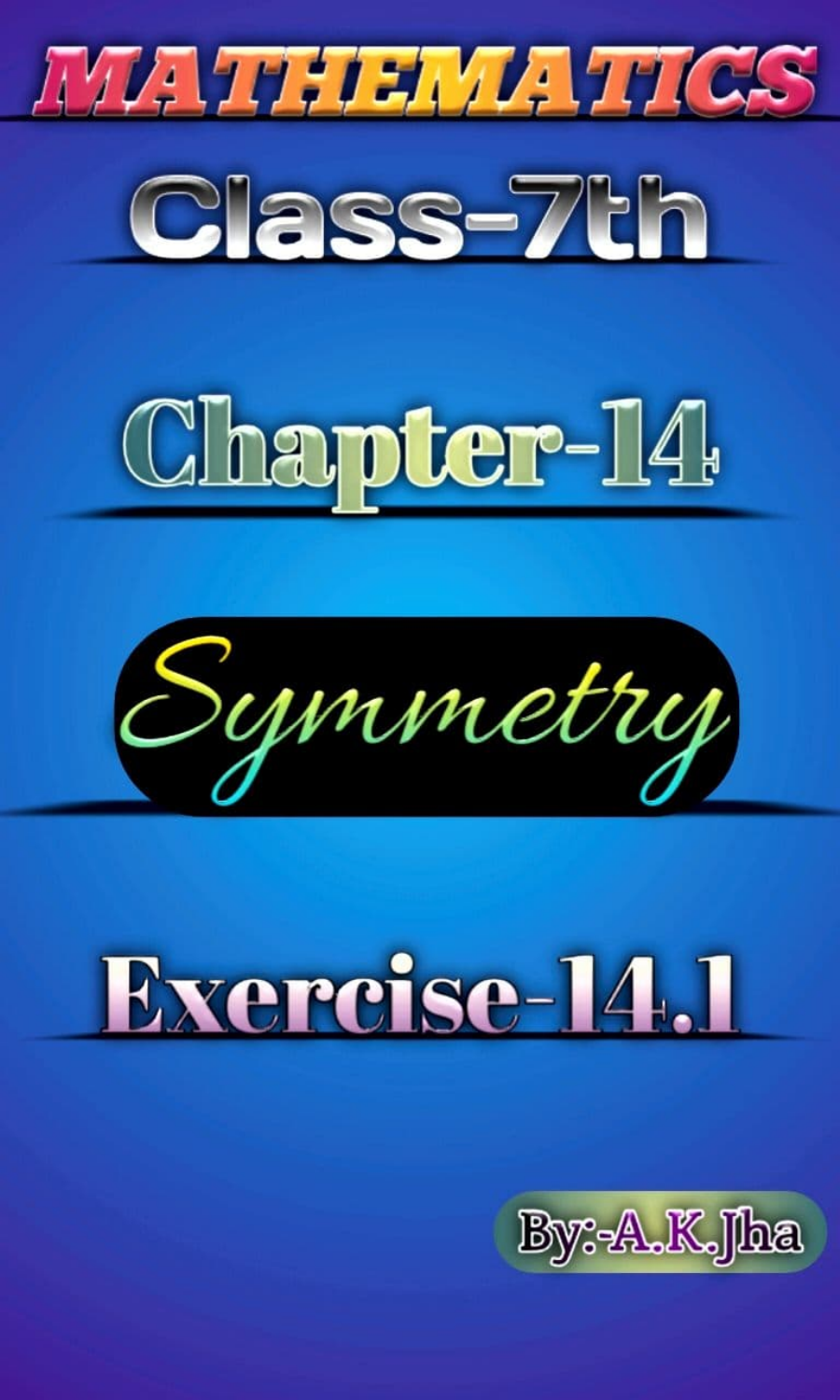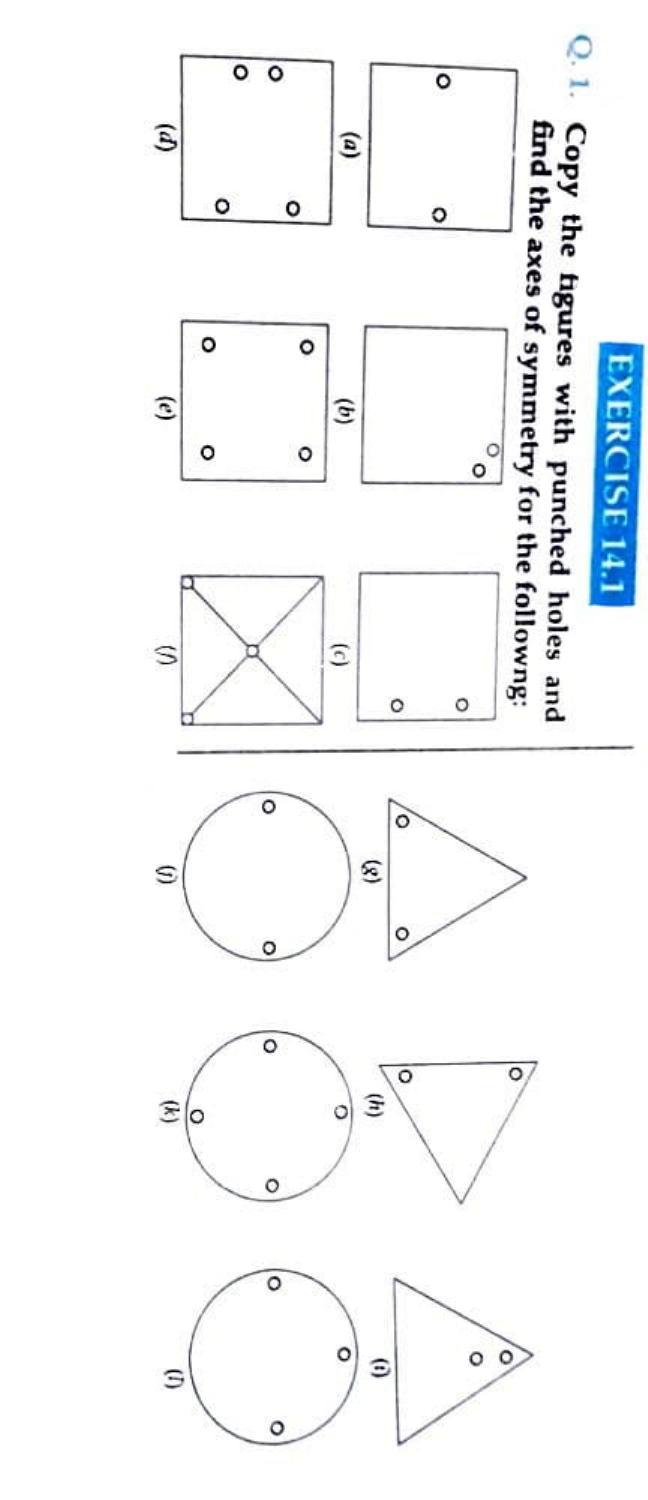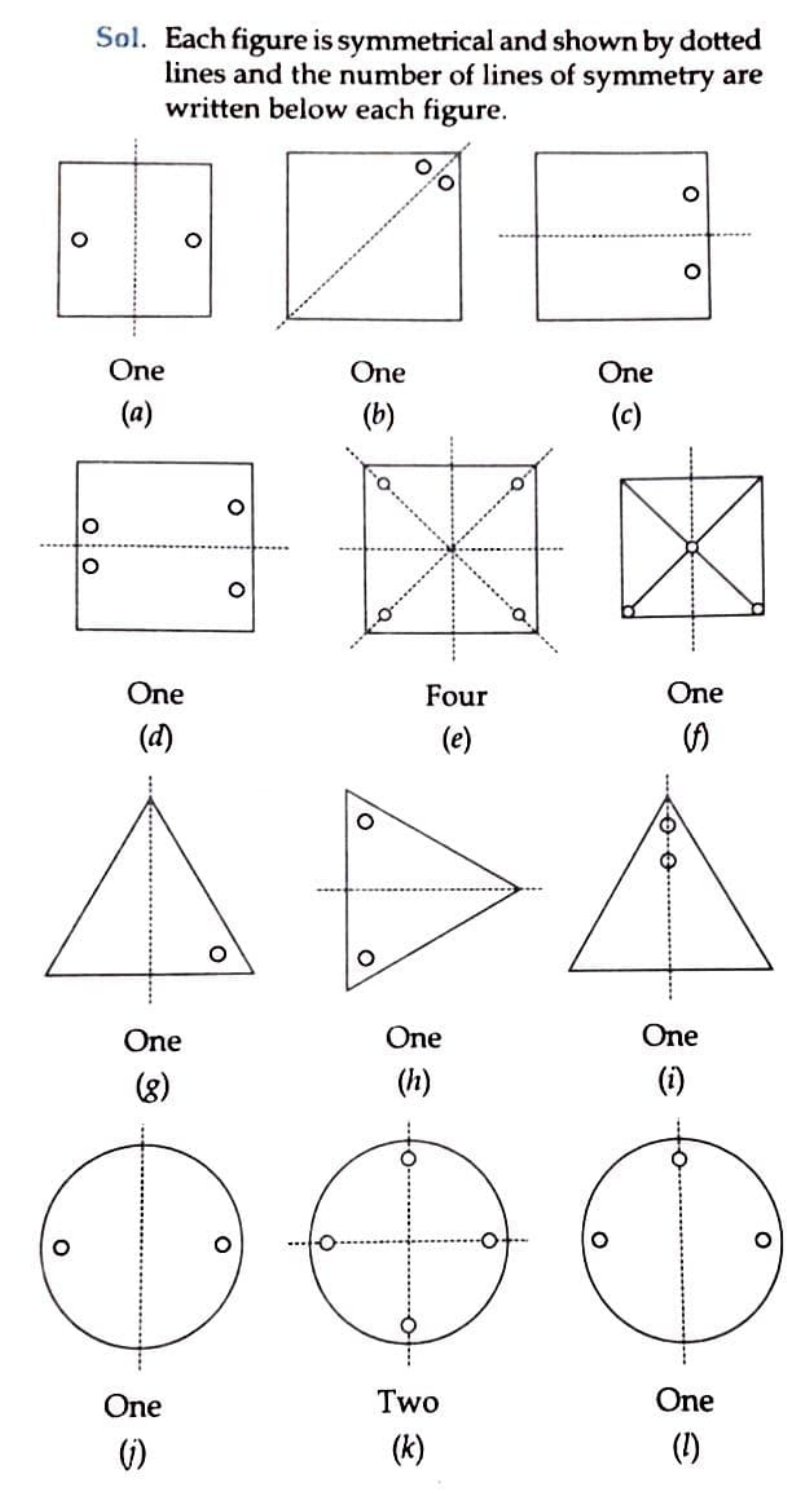Q. 2. Given the line(s) of symmetry, find the other hole(s):

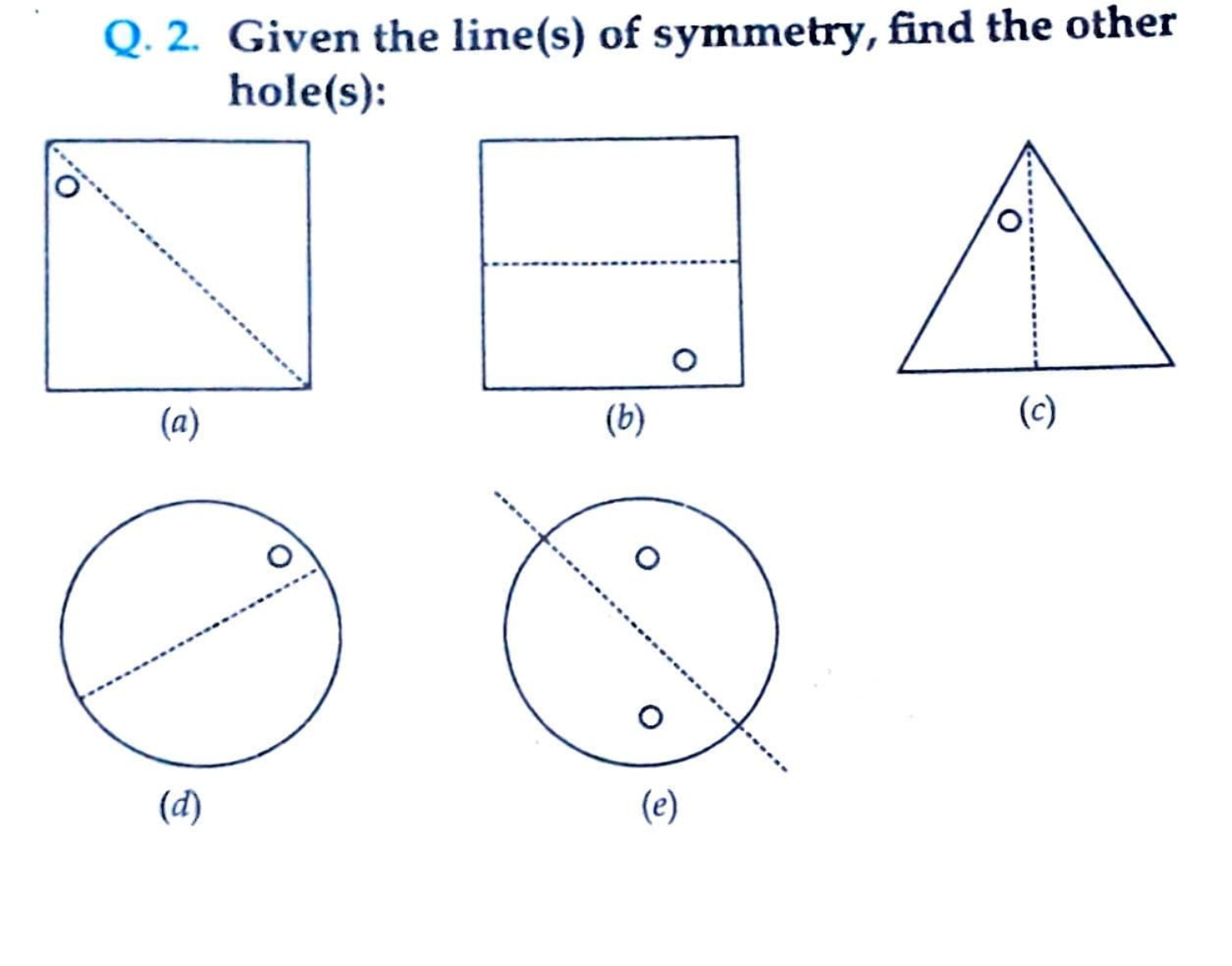Sol. Each figure is symmetrical and shown by dotted lines and the other holes are shown below in each figure:

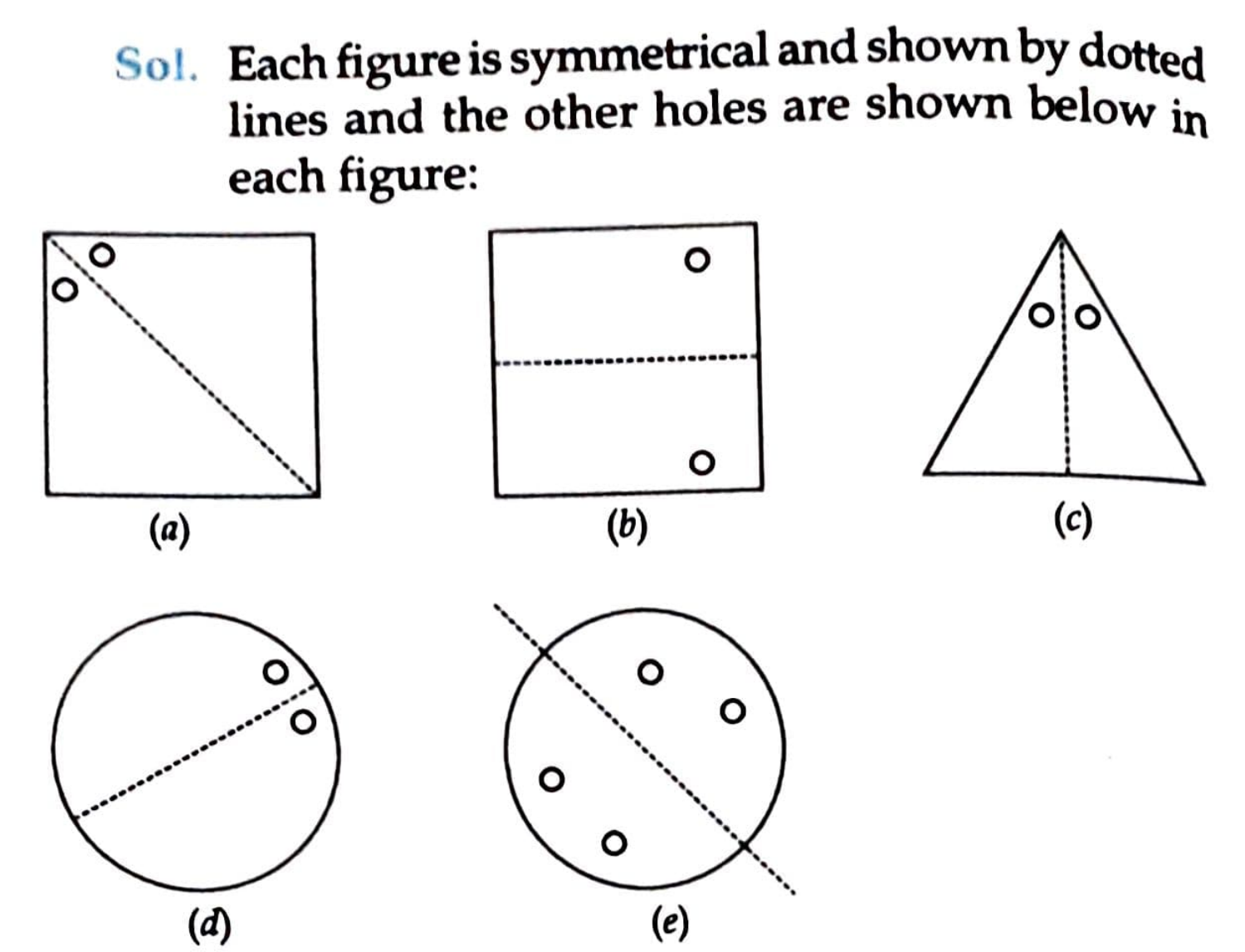$Q.3$ . In the following figures, the mirror line (i.e., the line of symmetry) is given as a dotted line. Complete each figure performing<br>reflection in the dotted (mirror) line. (You might perhaps placea mirror along the dotted line and look into mirror for the image). Are you able to recall the name of the figure you complete



Sol. On completing all of the figures and drawing their lines of symmetry. The name of each figure are written below each figure:

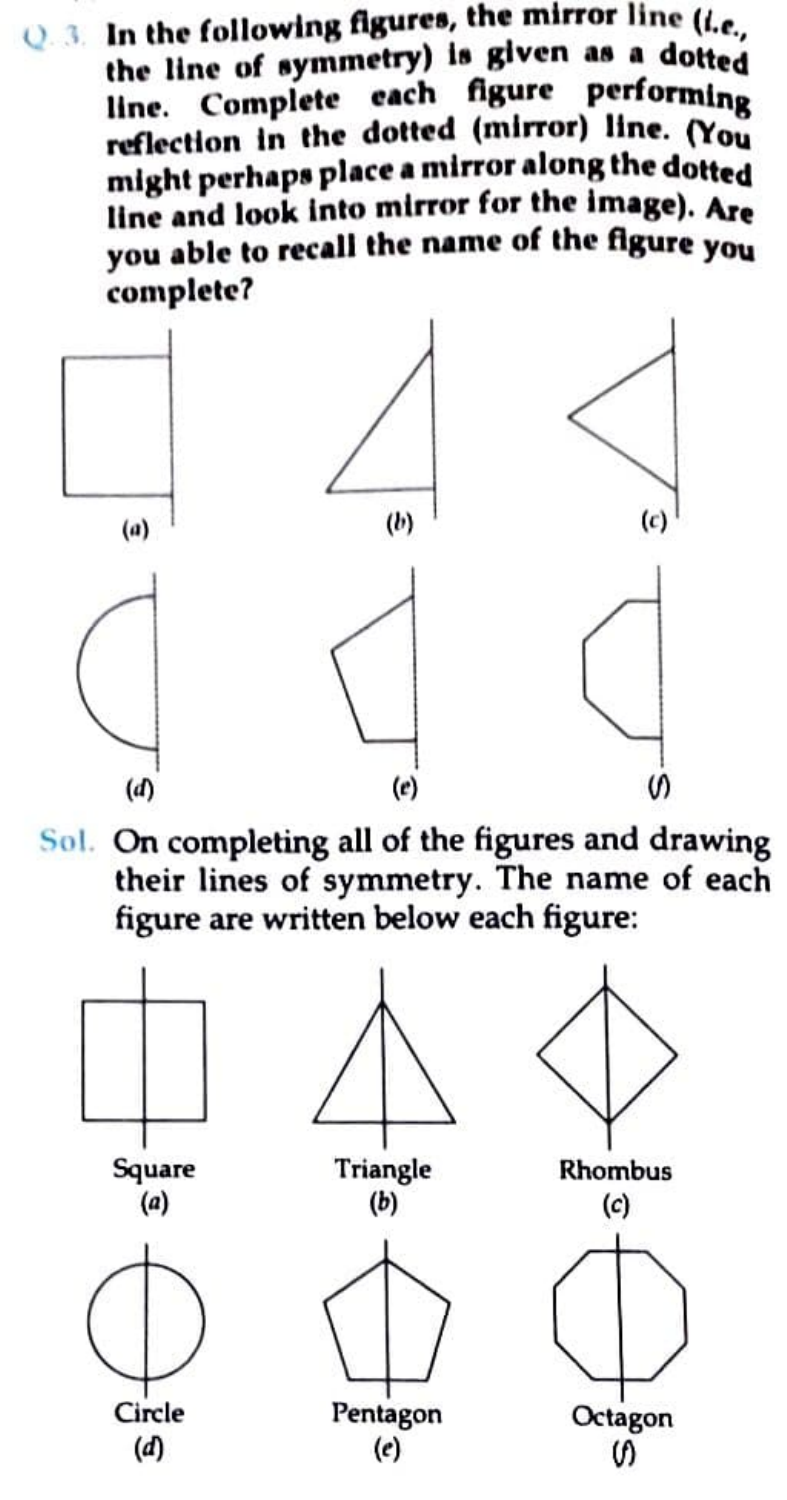The following figures have more than one line of symmetry. Such figures are said to have multiple lines of symmetry.



Identify multiple lines of symmetry, if any, in each of the following figures:



Sol. Multiple lines of symmetry of each figure are shown below:

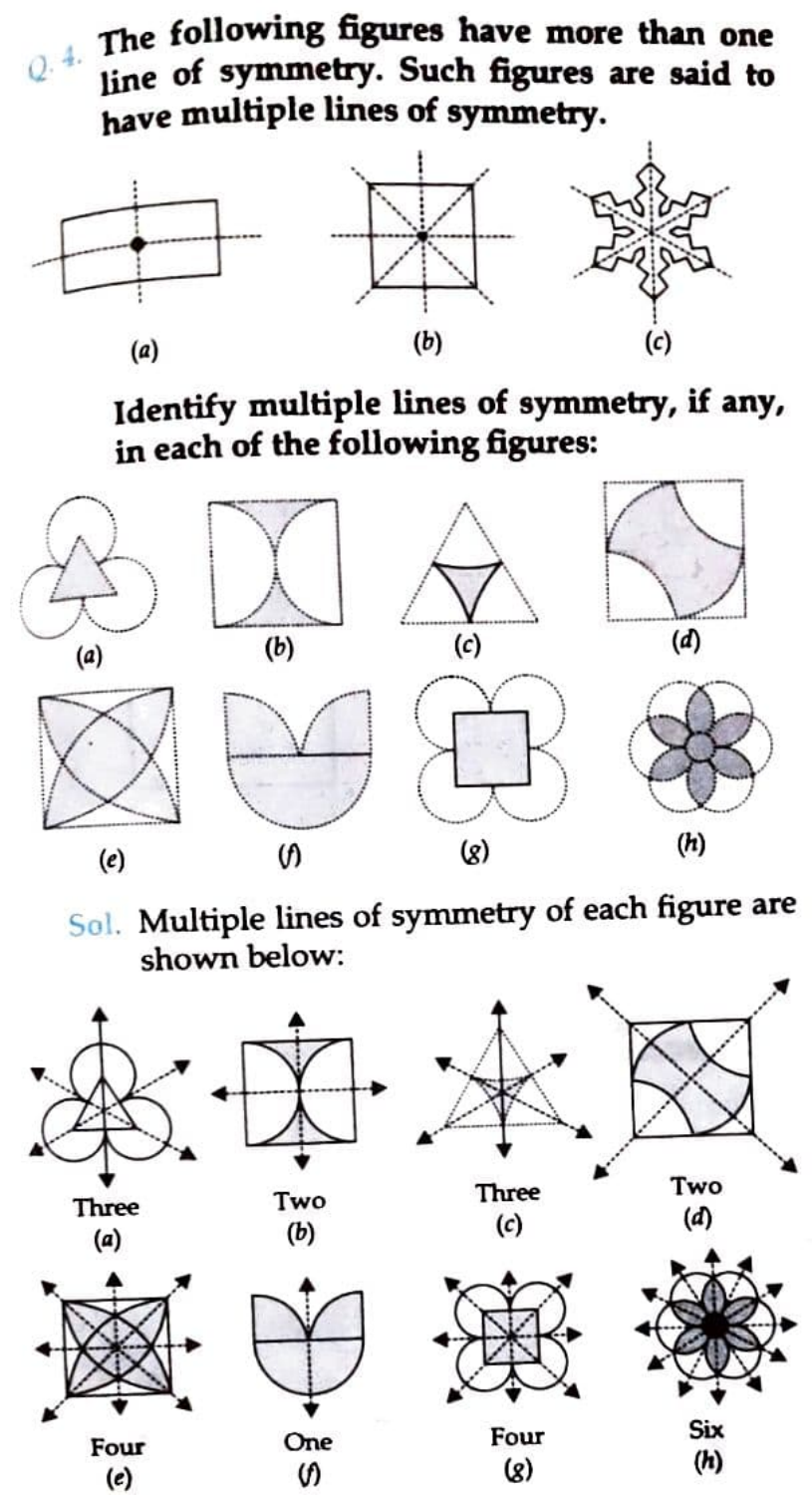## Q.5. Copy the figure given here.

Take any one diagonal as a line of symmetry and shade a few more squares to make the

figure symmetric about a diagonal. Is there more than one way to do that? Will the figure be symmetric about both the diagonals?



Sol. On taking one diagonal as a line of symmetry and some more shaded square are shown below: